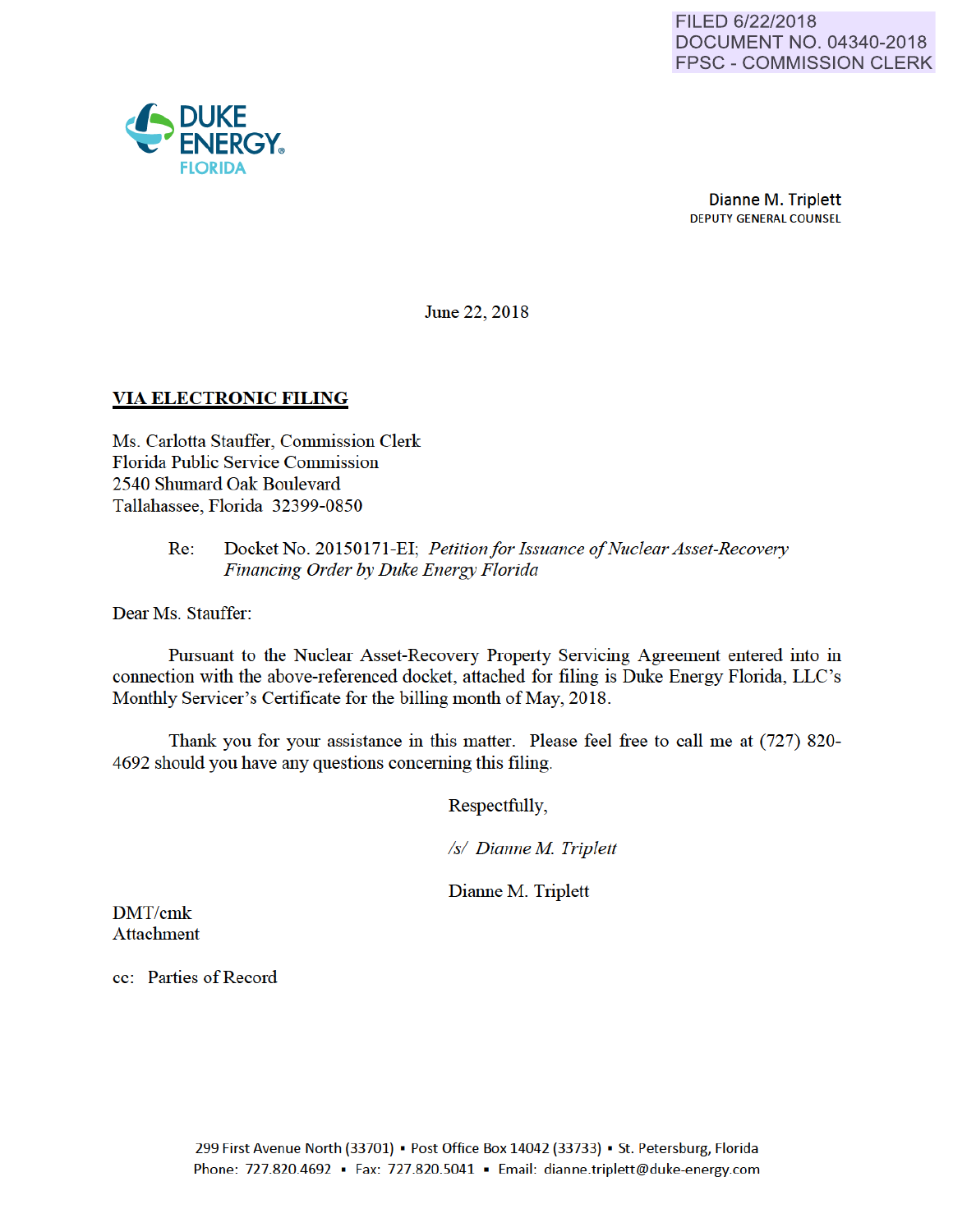# **CERTIFICATE OF SERVICE**

I HEREBY CERTIFY that a true and correct copy of the foregoing has been furnished via electronic mail to the following this  $22<sup>nd</sup>$  day of June, 2018.

*/s/ Dianne M. Triplett* 

| Attorney                          |                                       |
|-----------------------------------|---------------------------------------|
| Theresa Tan                       | C. Rehwinkel / J. Kelly / E. Sayler / |
| Rosanne Gervasi                   | P. Christensen                        |
| Office of the General Counsel     | Office of Public Counsel              |
| Florida Public Service Commission | c/o The Florida Legislature           |
| 2540 Shumard Oak Blvd.            | 111 West Madison Street, Room 812     |
| Tallahassee, FL 32399-0850        | Tallahassee, FL 32399-1400            |
| <u>ltan@psc.state.fl.us</u>       | kelly.jr@leg.state.fl.us              |
| rgervasi@psc.state.fl.us          | rehwinkel.charles@leg.state.fl.us     |
|                                   | sayler.erik@leg.state.fl.us           |
| Jon C. Moyle, Jr.                 | christensen.patty@leg.state.fl.us     |
| Karen A. Putnal                   |                                       |
| 118 North Gadsden Street          | James W. Brew / Owen J. Kopon         |
| Tallahassee, FL 32301             | 1025 Thomas Jefferson Street, NW      |
| jmoyle@moylelaw.com               | Eighth Floor, West Tower              |
| kputnal@moylelaw.com              | Washington, DC 20007-5201             |
|                                   | jbrew@smxblaw.com                     |
| Robert Scheffel Wright            | ojk@smxblaw.com                       |
| John T. LaVia, III                |                                       |
| 1300 Thomaswood Drive             |                                       |
| Tallahassee, FL 32308             |                                       |
| schef@gbwlegal.com                |                                       |
| jlavia@gbwlegal.com               |                                       |
|                                   |                                       |
|                                   |                                       |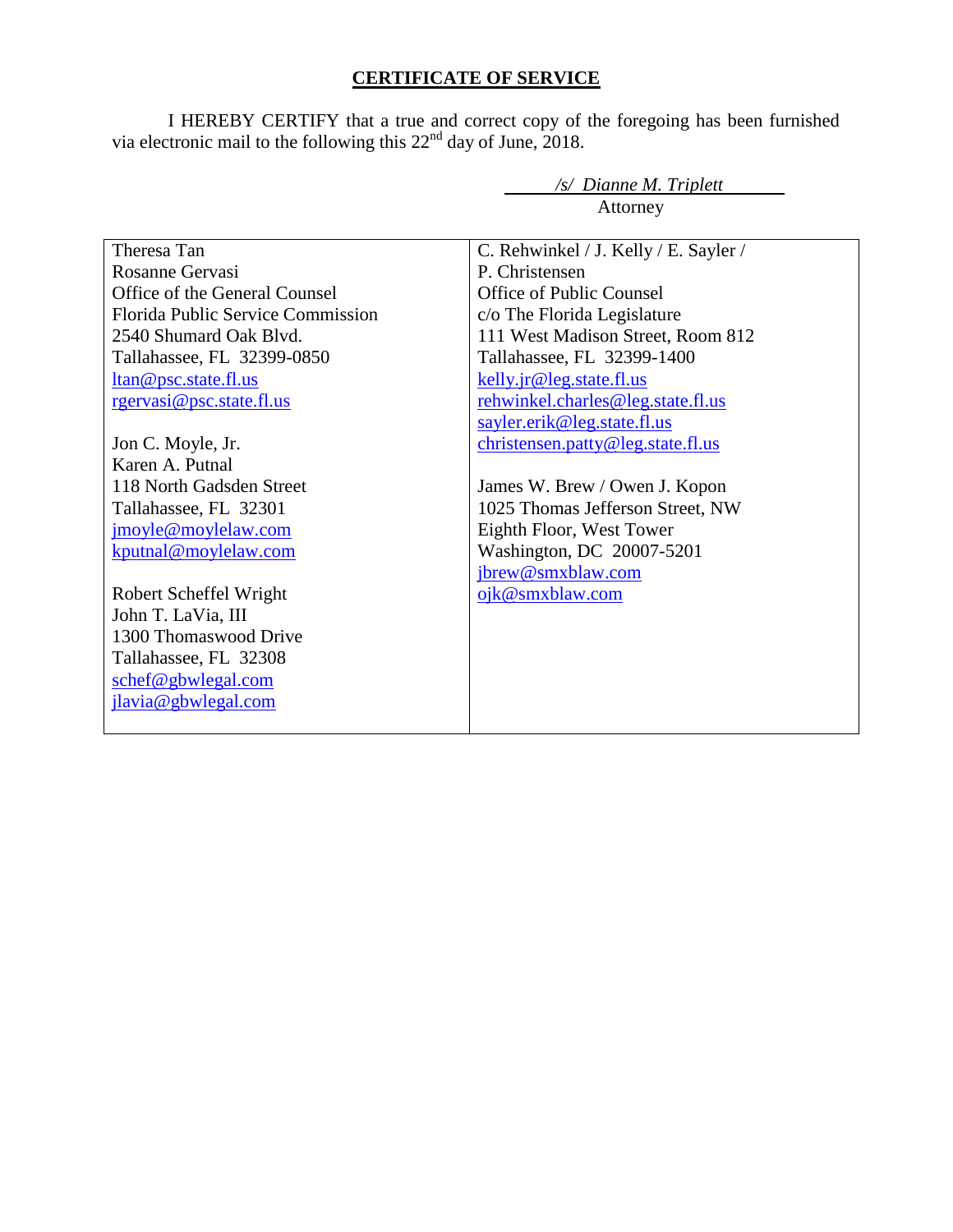# **MONTHLY SERVICER'S CERTIFICATE**

### DUKE ENERGY FLORIDA PROJECT FINANCE, LLC

### \$1,294,290,000 Series A Senior Secured Nuclear Asset-Recovery Bonds

Pursuant to SECTION 3.01(b) of the Nuclear Asset-Recovery Property Servicing Agreement dated as of June 22, 2016 by and between Duke Energy Florida, Inc., as Servicer, and Duke Energy Florida Project Finance, LLC, as Issuer (the "Servicing Agreement"), the Servicer does hereby certify as follows:

Capitalized terms used but not defined in this Monthly Servicer's Certificate have their respective meanings as set forth in the Servicing Agreement. References herein to certain sections and subsections are references to the respective sections or subsections of the Servicing Agreement.

#### Current BILLING MONTH: May 2018

#### Current BILLING MONTH: 5/1/2018 - 5/30/2018

| Standard Billing for prior BILLING MONTH: April 2018           |                   |       |
|----------------------------------------------------------------|-------------------|-------|
| <b>Residential Total Billed</b>                                | \$<br>181,622,754 |       |
| Residential NUCLEAR ASSET-RECOVERY CHARGE ("NARC") Billed      | 3,489,489         | 1.92% |
| General Service Non-Demand Total Billed                        | 19,844,810        |       |
| General Service Non-Demand NARC Billed                         | 296,972           | 1.50% |
| <b>General Service Billed</b>                                  | 1,490,416         |       |
| General Service NARC Billed                                    | 23,196            | 1.56% |
| <b>General Service Demand Total Billed</b>                     | 100,671,838       |       |
| General Service Demand NARC Billed                             | 1,868,755         | 1.86% |
| Curtailable Total Billed                                       | 109,103           |       |
| Curtailable NARC Billed                                        | 1,697             | 1.56% |
| Interruptible Total Billed                                     | 9,940,983         |       |
| Interruptible NARC Billed                                      | 222,262           | 2.24% |
| Lighting Total Billed                                          | 2,259,806         |       |
| <b>Lighting NARC Billed</b>                                    | 12,147            | 0.54% |
| YTD Net Write-offs as a % of Total Billed Revenue (see Note 1) |                   |       |
| Non-Residential Class Customer Write-offs                      |                   |       |
| Residential Class Customer Write-offs                          |                   |       |
| <b>Total Write-offs</b>                                        | 0.15%             |       |
| Aggregate NARC Collections (see Note 2)                        |                   |       |
| <b>Total NARC Remitted for Current BILLING MONTH</b>           |                   |       |
| <b>Residential NARC Collected</b>                              | \$<br>3,688,092   |       |
| General Service Non-Demand NARC Collected                      | 313,800           |       |
| <b>General Service NARC Collected</b>                          | 24,379            |       |
| <b>General Service Demand NARC Collected</b>                   | 1,975,317         |       |
| <b>Curtailable NARC Collected</b>                              | 1,250             |       |
| Interruptible NARC Collected                                   | 235,038           |       |
| <b>Lighting NARC Collected</b>                                 | 13,127            |       |
| <b>Sub-Total of NARC Collected</b>                             | Ŝ.<br>6,251,003   |       |
| <b>Total Current NARC Collected and Remitted</b>               | \$<br>6,251,003   |       |